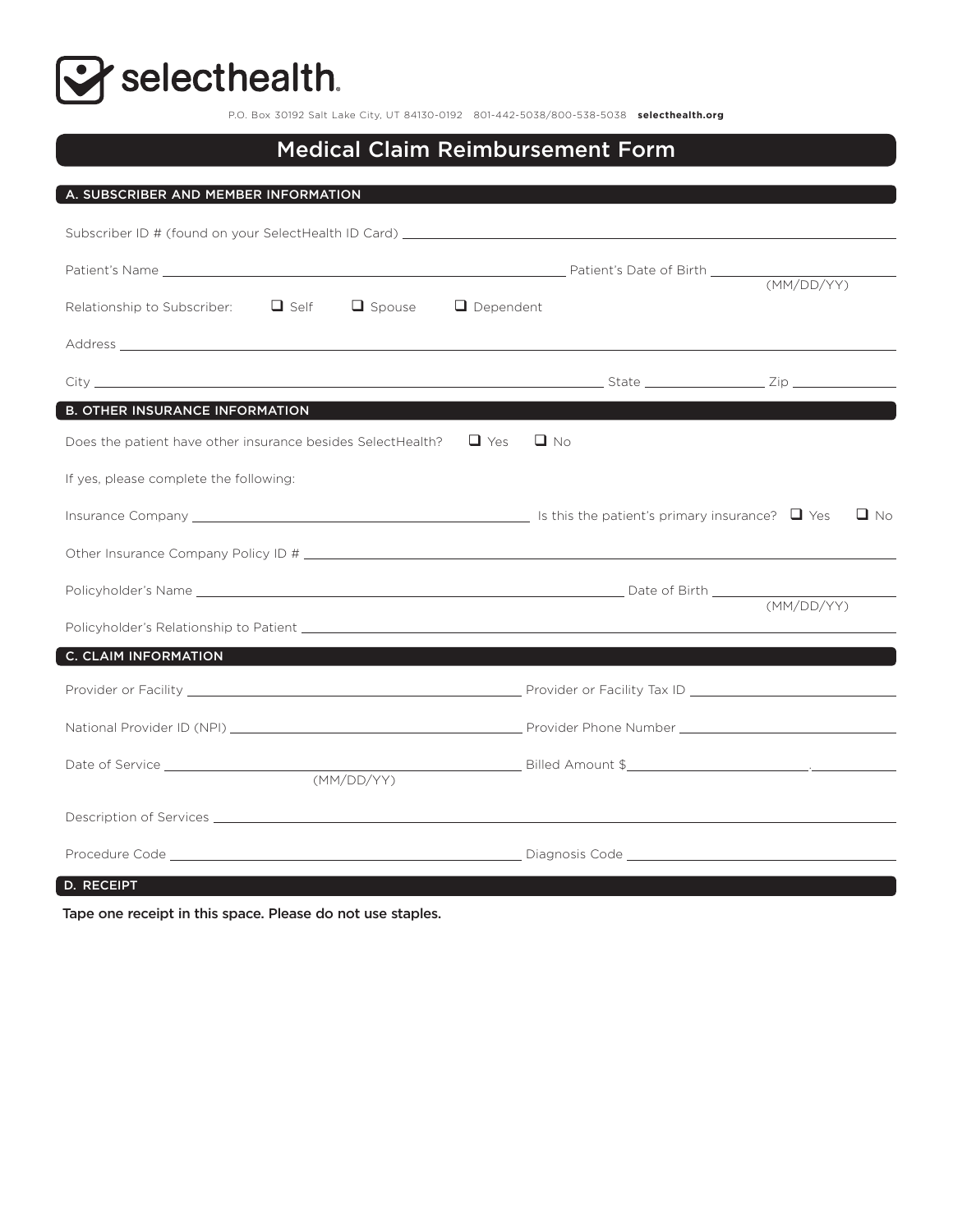### Medical Claim Reimbursement Form Instructions

To ensure that your benefits are administered correctly and without delay, complete all of the information on this form. Attach a copy of your receipt to this form. If you are submitting multiple receipts, one reimbursement form is required for each receipt. Submit claims to the address below:

#### **SelectHealth P.O. Box 30192 Salt Lake City, Utah 84130-0192**

Claims submitted without the proper identification numbers may be delayed or returned for additional information. If you have questions, call Member Services at **801-442-5038** (Salt Lake area) or **800-538-5038** weekdays, from 7:00 a.m. to 8:00 p.m., and Saturdays, from 9:00 a.m. to 2:00 p.m.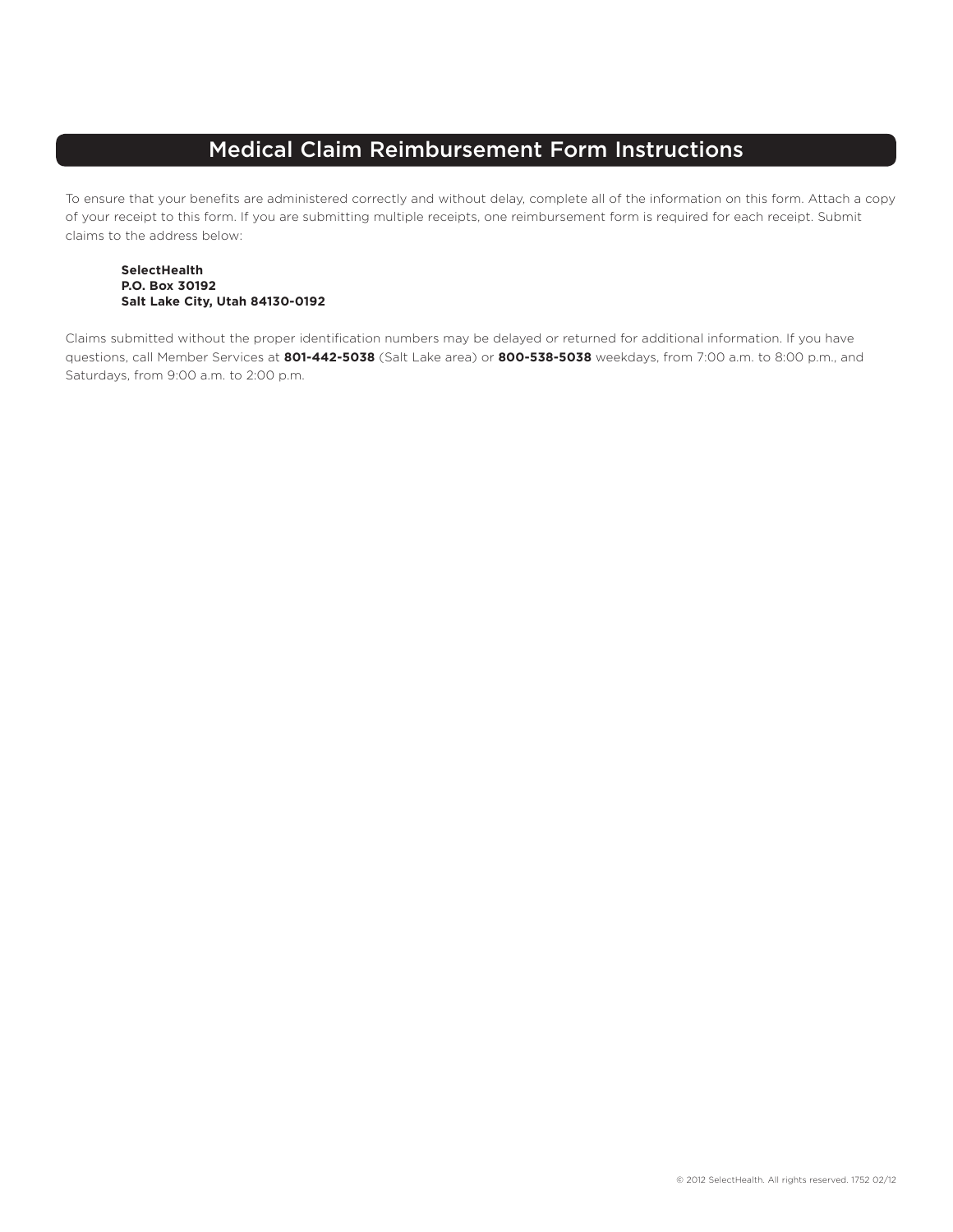

# Non-Discrimination Notice

SelectHealth complies with applicable Federal civil rights laws and does not discriminate on the basis of race, color, national origin, age, disability, or sex. We do not exclude people or treat them differently because of race, color, national origin, age, disability, or sex.

We provide free aid and services to people with disabilities to help them communicate effectively with us, such as qualified sign language interpreters and written information in other formats (large print, audio, accessible electronic formats, other formats). We also provide free language services to people whose primary language is not English, such as qualified interpreters and member materials written in other languages.

If you need these services, please call SelectHealth Member Services at **1-800-538-5038**. Any member or other person who believes he/she may have been subject to discrimination may file a complaint or grievance by calling the SelectHealth 504/Civil Rights Coordinator at **1-844-208-9012** or the Compliance Hotline at **1-800-442-4845** (TTY Users: 711). You may also call the Office for Civil Rights at **1-800-368-1019** (TTY Users: **1-800-537-7697**).